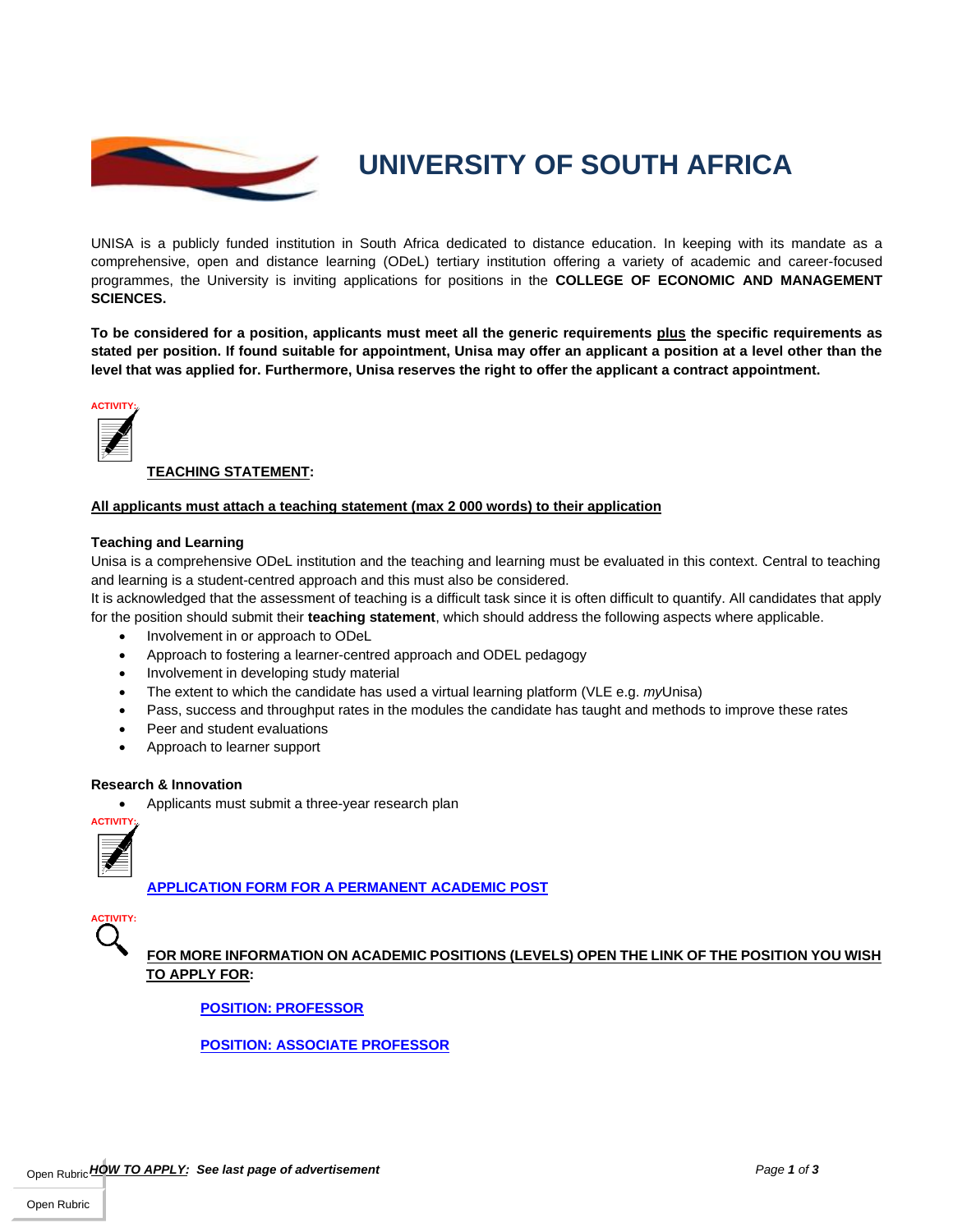# **SCHOOL OF MANAGEMENT SCIENCES DEPARTMENT OF MARKETING AND RETAIL MANAGEMENT MUCKLENEUK (PRETORIA)**

# **Professor/Associate Professor (x1) (***Ref: CEMS/MME/MRM/P/AP//03-2022)*

# **Post specific requirements for Professor:**

- A Doctoral degree at NQF level 10 in in Marketing Management/Marketing Communication or cognate field.
- At least 5 (five) years teaching experience / work experience with a strong focus in the fields of specialisation in Marketing and Retail Management.
- Must have produced 5 (five) research output points in the last 3 (three) years **OR** 7 (seven) research output points in the last 5 (five) years in accredited journals
- Must have supervised at least two postgraduate students to completion, one of which must be a Doctorate.

# **Post specific requirements for Associate Professor:**

- A Doctoral degree at NQF level 10 in Marketing Management/Marketing Communication or cognate field.
- At least 4 (four) years teaching / work experience with a strong focus in the fields of specialisation in of Marketing and Retail Management
- Must have produced 4 (four) research output points in the last 3 (three) years **OR** 6 (six) research output points in the last 5 (five) years in accredited journals
- Must have supervised postgraduate students to completion.

# **Recommendations for Professor/Associate Professor:**

- Research project leadership and fund sourcing
- Teaching experience in an ODeL environment.
- Completed moderator and assessor training programs.
- Any evidence of student or peer evaluation from previous institution(s).
- Knowledge of other South African languages and the ability to provide tuition in the language(s).
- NRF rated researcher.
- Knowledge of the theory and practice of ODL and technology-enhanced learning

| <b>Salary</b>             |      | Remuneration is commensurate with the seniority of the position      |
|---------------------------|------|----------------------------------------------------------------------|
| <b>Assumption of duty</b> |      | As soon as possible                                                  |
| <b>Enguiries</b>          | . н. | Ms B Mocumi (Tel. 012 429 2582)/ Ms ME Maluleka (Tel. 012 429 4820)  |
| <b>Closing Date</b>       |      | 1 April 2022 (Deliver application before close of business at 16:00) |

# **Your application form:**

*You can find the application form for a permanent academic post on this* link http://www.unisa.ac.za/vacancies. The completed form must be accompanied by a COMPREHENSIVE CURRICULUM VITAE and;

- identity document (*including passport, work permit, permanent residence permit or proof of naturalization if*
	- *applicable*) (certified copies within the previous six months);
- all educational qualifications (certified copies within the previous six months);
- academic transcripts/records (certified copies within the previous six months);
- proof of SAQA verification for *foreign qualifications (if applicable)* (*certified copies within the previous* six months)
- UNISA reserves the right to authenticate all qualifications without any further consent from the applicant.
- The contact details of three contactable references must be provided, one of which must be from your present employer excluding your current line manager if you are an internal Unisa applicant
- Unisa is not obliged to fill an advertised position
- *Appointments will be made in accordance with Unisa's Employment Equity Plan and other applicable legislation*

隐